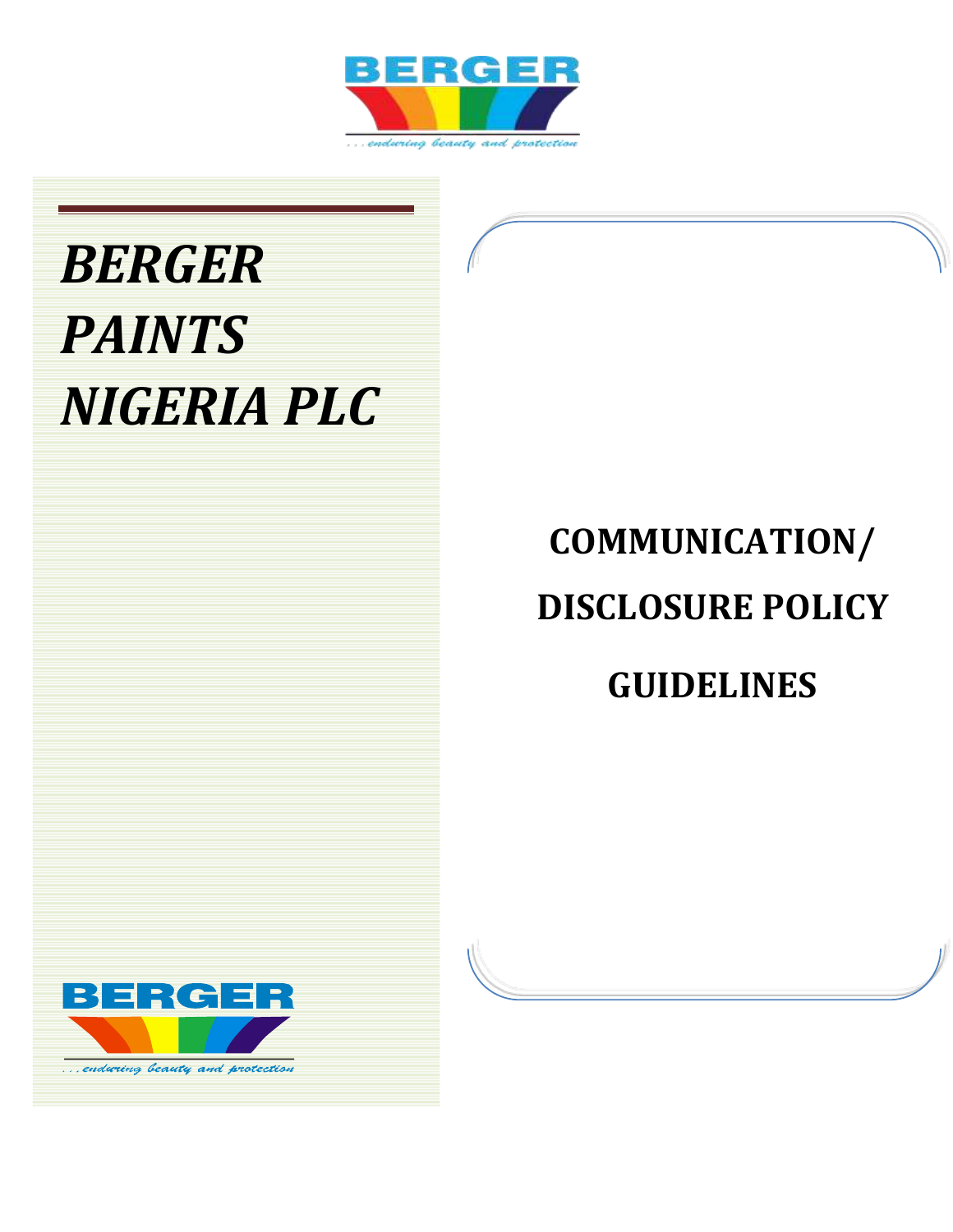

# **Preface**

This manual documents the Policies to be adopted in managing disclosure of materially price sensitive information within Berger Paints Nigeria Plc.

This manual is not meant to be all-inclusive but represents the minimum mandatory requirements for disclosure, and has taken into consideration the current realities and capabilities of the function within Berger Paints Nigeria Plc.

It is expected that this manual will be revised from time to time based on emerging realities, new developments and changes impacting the Company's Disclosure.

Reviewing, updating and ensuring availability of this manual is the responsibility of the Company Secretary/Legal Adviser in conjunction with the Head of Finance through the Board Audit, Strategy and Risk management Committee.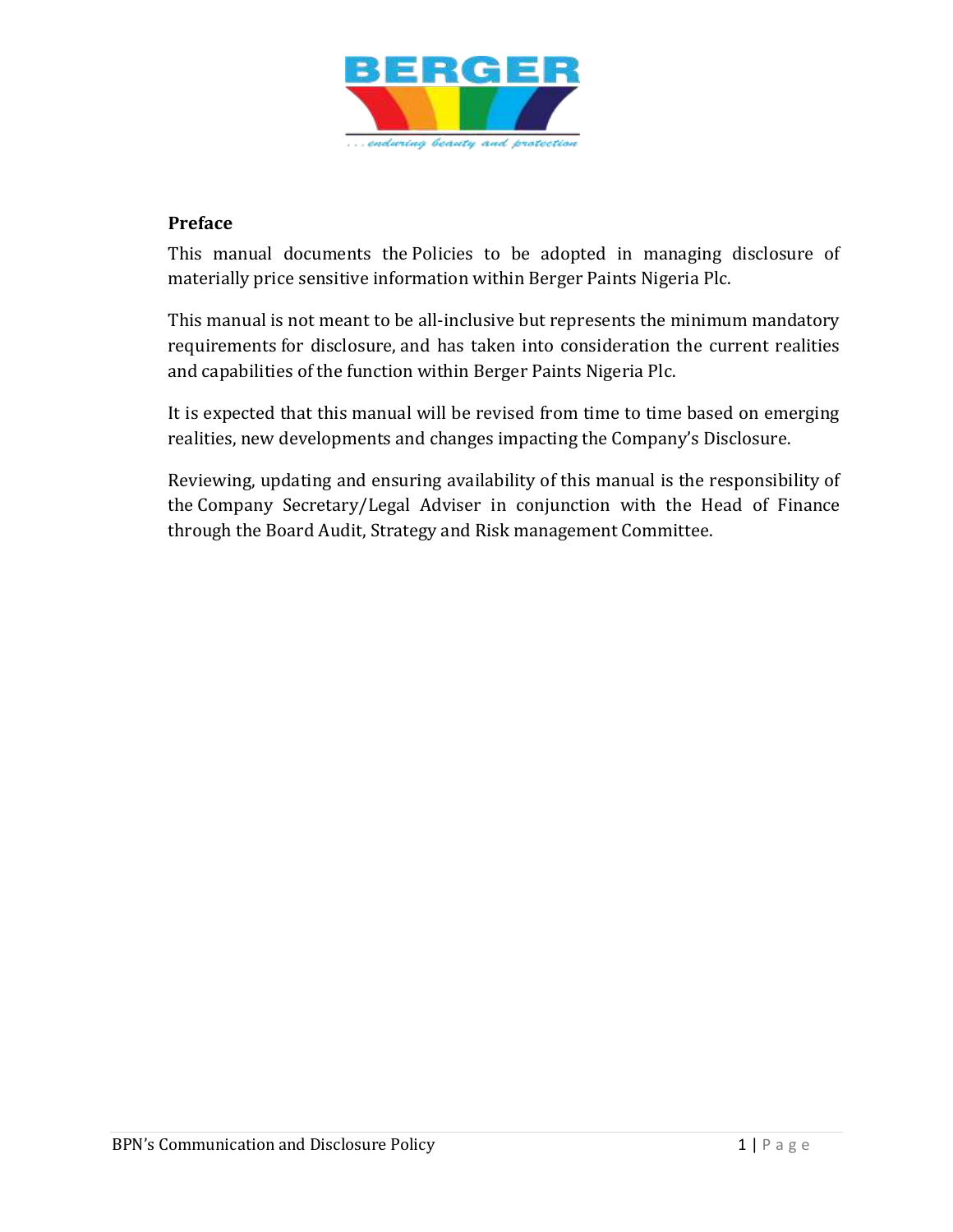

# **Content**

| Preface        |                                                                          |          |  |
|----------------|--------------------------------------------------------------------------|----------|--|
| $\mathbf{1}$   | Introduction                                                             |          |  |
| 1.1            | Background                                                               |          |  |
| 1.2            | Main Considerations Central to this Policy                               |          |  |
| 1.3            | <b>Policy Objectives</b>                                                 |          |  |
| 1.4            | Key Determinants of Quality                                              |          |  |
| 2              | <b>Regulatory and Statutory Disclosure</b>                               |          |  |
| 2.1            | <b>Annual and Quarterly Reports</b>                                      |          |  |
| 3              | Managing Materially Price Sensitive information                          |          |  |
| 3.1            | 7<br>Materially Price Sensitive information                              |          |  |
| 3.2            | $\overline{7}$<br>Determining Materially Price Sensitive information     |          |  |
| $\overline{4}$ | 9<br>Release and Communication of Materially Price Sensitive Information |          |  |
| 4.1            | $\boldsymbol{9}$<br><b>Company Announcements Procedures</b>              |          |  |
| 4.2            | 9<br><b>Disseminating Announcements</b>                                  |          |  |
| 4.3            | Corporate Website<br>10                                                  |          |  |
| 4.4            | <b>Delaying Disclosure</b><br>11                                         |          |  |
| 4.5            | 12<br>Selective Disclosure                                               |          |  |
| 4.6            | Response to Leakage of Materially Price Sensitive Information<br>12      |          |  |
| 4.7            | Media and Market Speculation<br>12                                       |          |  |
| 4.8            | <b>Corrections to Previously Released Material Information</b><br>13     |          |  |
| 4.9            | 13<br>Forward Looking Information                                        |          |  |
| 4.10           | Retention Period for Disclosure Material<br>13                           |          |  |
| 5              | <b>Advisers and Consultants</b><br>13                                    |          |  |
| 6              | Quiet Periods, Restrictions and Breaches<br>14                           |          |  |
| 6.1            | Pre-result "Quiet" Periods<br>14                                         |          |  |
| 6.2            | <b>Trading Restrictions and Blackout Periods</b><br>14                   |          |  |
| 6.3            | Distribution of Policy                                                   | 14       |  |
| 7              | Roles and Responsibilities                                               | 14<br>14 |  |
| 7.1            | <b>Designated Spokespersons</b>                                          |          |  |
| 7.2            | Roles of Key Officials within BPN<br>15                                  |          |  |
| 7.3            | <b>Insider Lists</b><br>18<br>18                                         |          |  |
| 7.4            | Maintaining Confidentiality                                              |          |  |
| 7.5            | <b>Breach of Policy</b>                                                  | 19       |  |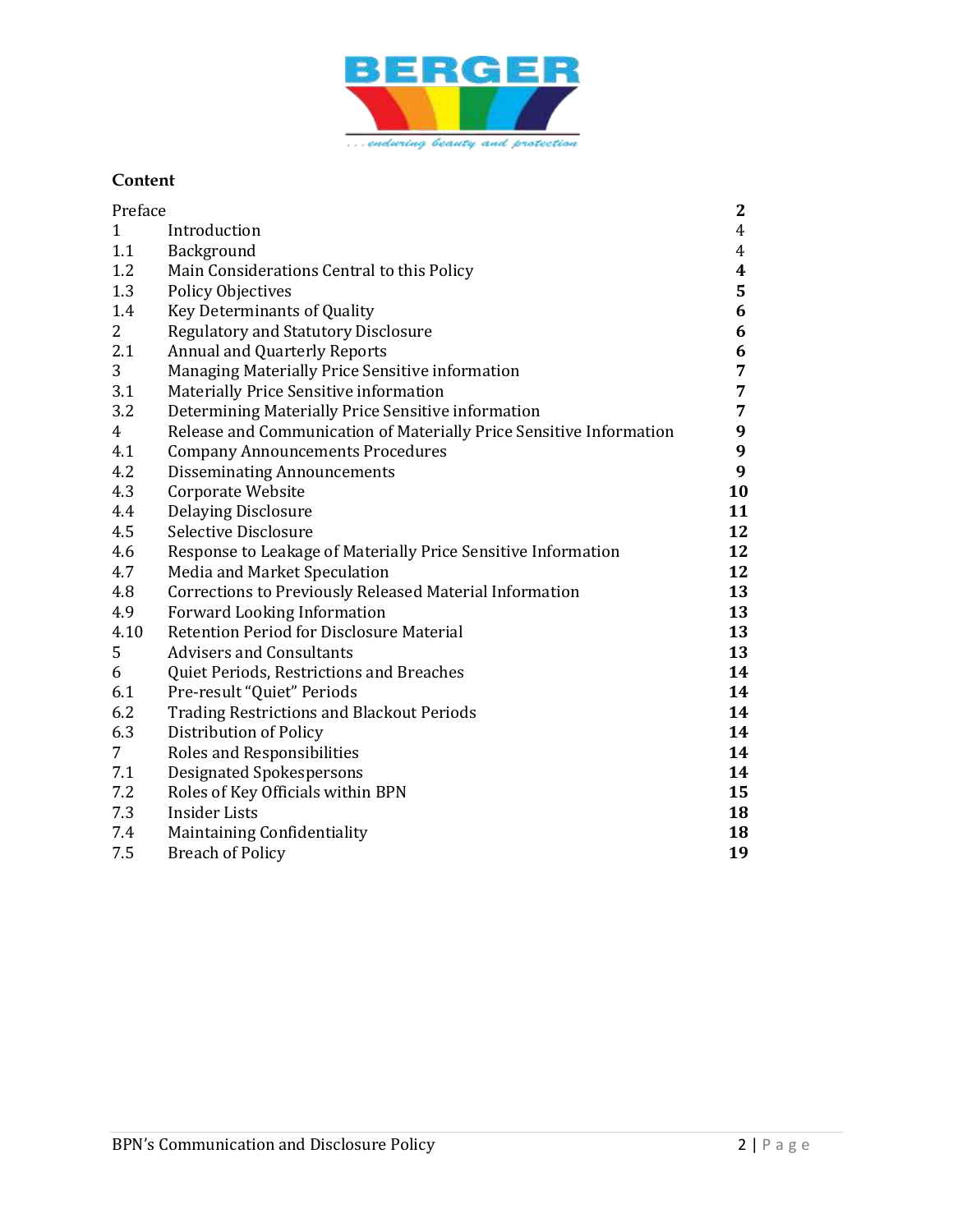

# **1. Introduction**

#### 1.1. **Background**

- 1.1.1. This Disclosure Policy ("the Policy") describes Berger Paints Nigeria Plc's (BPN or the Company) position with regards to the release and control of insider information, and its commitment to taking reasonable steps to establish and maintain adequate procedures, systems and controls to enable it to comply with its disclosure obligations.
- 1.1.2. The policy describes the internal procedures within the Company, regarding the timely and accurate disclosure of information to the market and, in particular, to ensure that potential insider information is escalated to the appropriate level for an announcement decision to be made.
- 1.1.3. Statements made to external parties, whether orally or in writing (including all forms of electronic communication), are covered by the policy, including but not limited to:
	- a. Press releases and interviews with the media and press conferences; conference and other speeches by the Company's employees;
	- b. Company-wide information dissemination of all media related events;
	- c. Information on the Company's corporate internet site and other social media sites;
	- d. Oral statements made in meetings or on telephone calls with groups of, or individual, analysts and shareholders;
	- e. Printed materials and information to be published in printed materials; and
	- f. Other communications to shareholders via letters, printed materials and the media.

# 1.2. **Main Considerations Central to this Policy**

Disclosure within the Company shall be driven by the following considerations and general principles:

- 1.2.1. All information in the Company's public communications, including Nigerian Stock Exchange (NSE) filings, shall be full, fair, accurate, timely and understandable.
- 1.2.2. BPN will consistently disclose insider information in compliance with all legal and regulatory requirements. The company shall ensure that its investors and the public are kept fully informed of all factors which might affect their interest, and its financial position.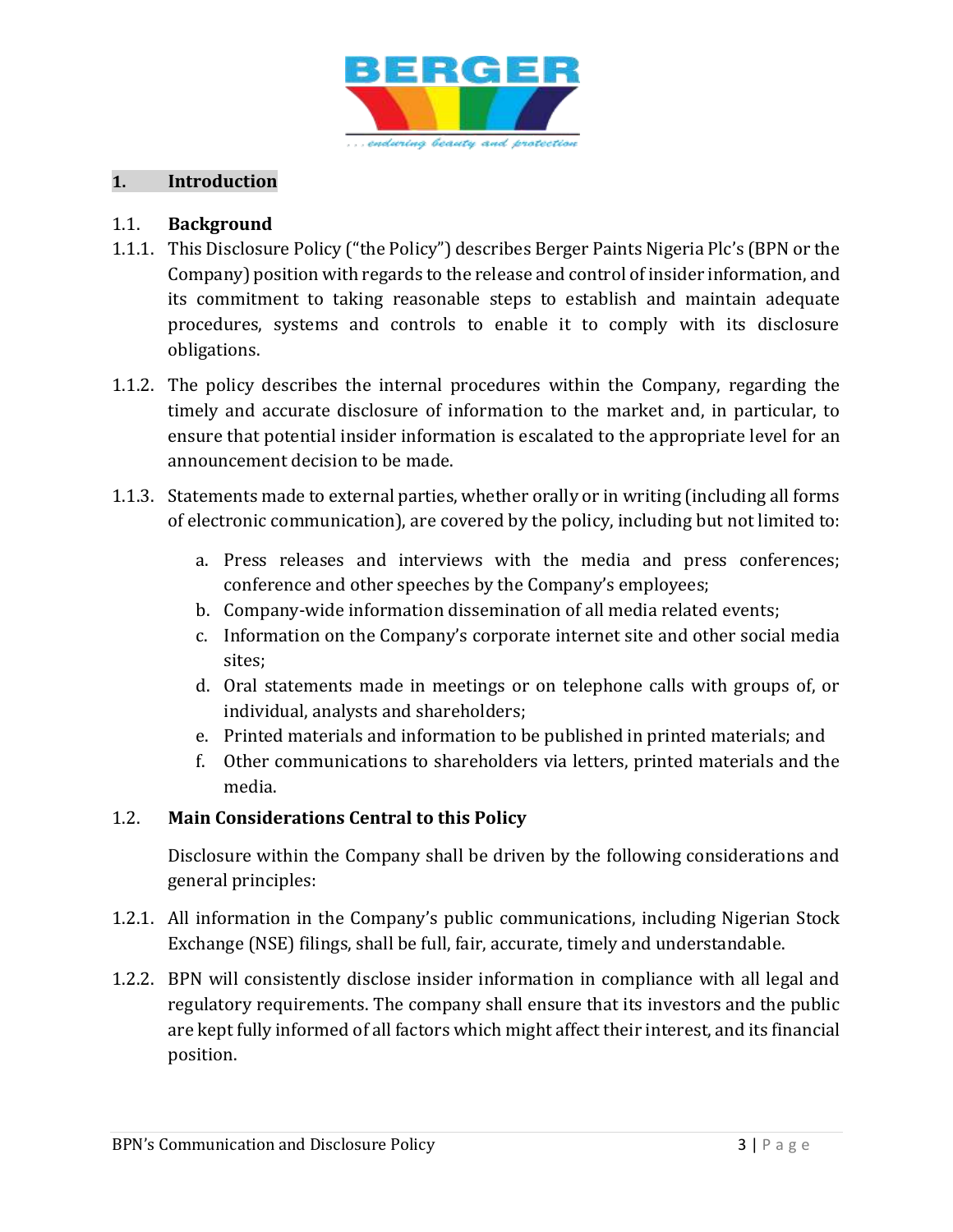

- 1.2.3. All individuals who are involved in the disclosure process must act in a manner consistent with this policy.
- 1.2.4. Individuals involved in the disclosure process are required to maintain familiarity with the relevant disclosure requirements of this policy.
- 1.2.5. Announcements which are not significant enough to meet the definition of material information but which relate to the business and affairs of the Company and which might be of interest to investors or shareholders, debt holders or other members of the industry should be conducted in accordance with this disclosure policy (*See 3.2*)
- 1.2.6. Staff, members and associates of the Company are prohibited from knowingly misrepresenting, omitting, or causing others to misrepresent or omit, material facts about the Company to others, whether within or outside the Company, including independent auditors.

### 1.3. **Policy Objectives**

The objectives of this Disclosure Policy include:

- 1.3.1. To ensure that the Company's disclosure controls and procedures are designed to provide reasonable assurance that all information required for disclosure under regulation or by legislation is recorded, processed, and summarized;
- 1.3.2. To ensure that disclosure controls and procedures, as embodied in this Disclosure Policy, establish specific guidelines for determining materially price sensitive information and how and when material information should be disclosed;
- 1.3.3. To establish the steps that the Company will take when it has material information to release to the public;
- 1.3.4. To ensure that the Company's Board of Directors and the Board Audit, Strategy and Risk Management Committee perform, review and supervise important functions of the disclosure controls and procedures;
- 1.3.5. To provide reasonable assurance that information is accumulated and communicated in a manner that is appropriate to allow timely decisions to be made regarding required disclosure;
- 1.3.6. To define the responsibilities relating to the release of material information of various individuals or entities within the Company; and
- 1.3.7. To ensure directors, officers and employees are aware of and implement disclosure practices and policies.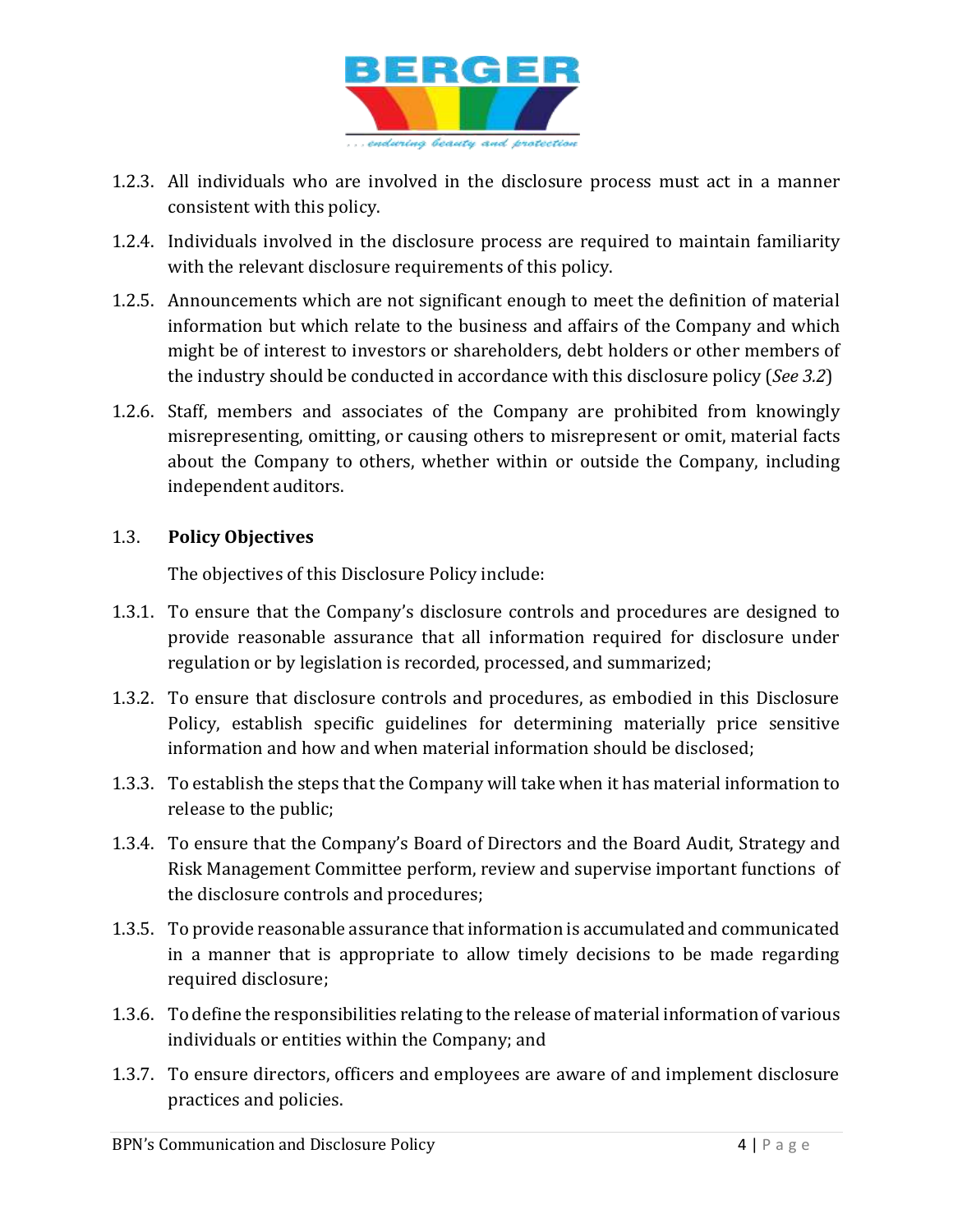

# 1.4. **Key Determinants of Quality**

The key quality determinants for accuracy and accountability in this process are:

- 1.4.1. Proper and efficient identification, reporting and release of information which could purported be materially "price sensitive information".
- 1.4.2. Ensuring all individuals who are involved in the disclosure process act in a manner consistent with this policy
- 1.4.3. Consistently disclosing information which could be regarded as materially price sensitive information in compliance with all legal and regulatory requirements

# **2. Regulatory and Statutory Disclosure**

#### 2.1. **Annual and Quarterly Reports**

- 2.1.1. Berger Paints Nigeria Plc will communicate its financial statements to the public on a timely basis as regulated by extant laws and regulations. The financial statements shall be made available to the public promptly after they have been duly reviewed and approved by the Board of Directors and relevant statutory bodies.
	- a. BPN shall make available complete financial information including financial statements, along with other relevant information on the operations of the Company in line with leading practices.
	- b. Financial statements for the fiscal year and quarterly periods shall be announced as provided under NSE's listing regulations.
	- c. BPN shall also disclose in its Annual Report, the details of shareholders holding 5% or more in the Company's shareholding.
	- d. Directors' direct and indirect holdings.
	- e. All necessary information relating to the Company's annual and quarterly reports, to be published on the NSE's website, shall also be released on the corporate website.
	- f. The above reports shall contain all relevant disclosures, as required by all relevant regulators and statutory bodies.
	- g. BPN shall ensure the information is kept confidential until released and ensure it is released in a manner that will reach the broadest possible audience as appropriate.
- 2.1.2. BPN shall comply with all relevant regulatory and statutory disclosure requirements. In addition to these disclosures, the Company shall follow proper procedures in the communication and release of materially price sensitive information. The following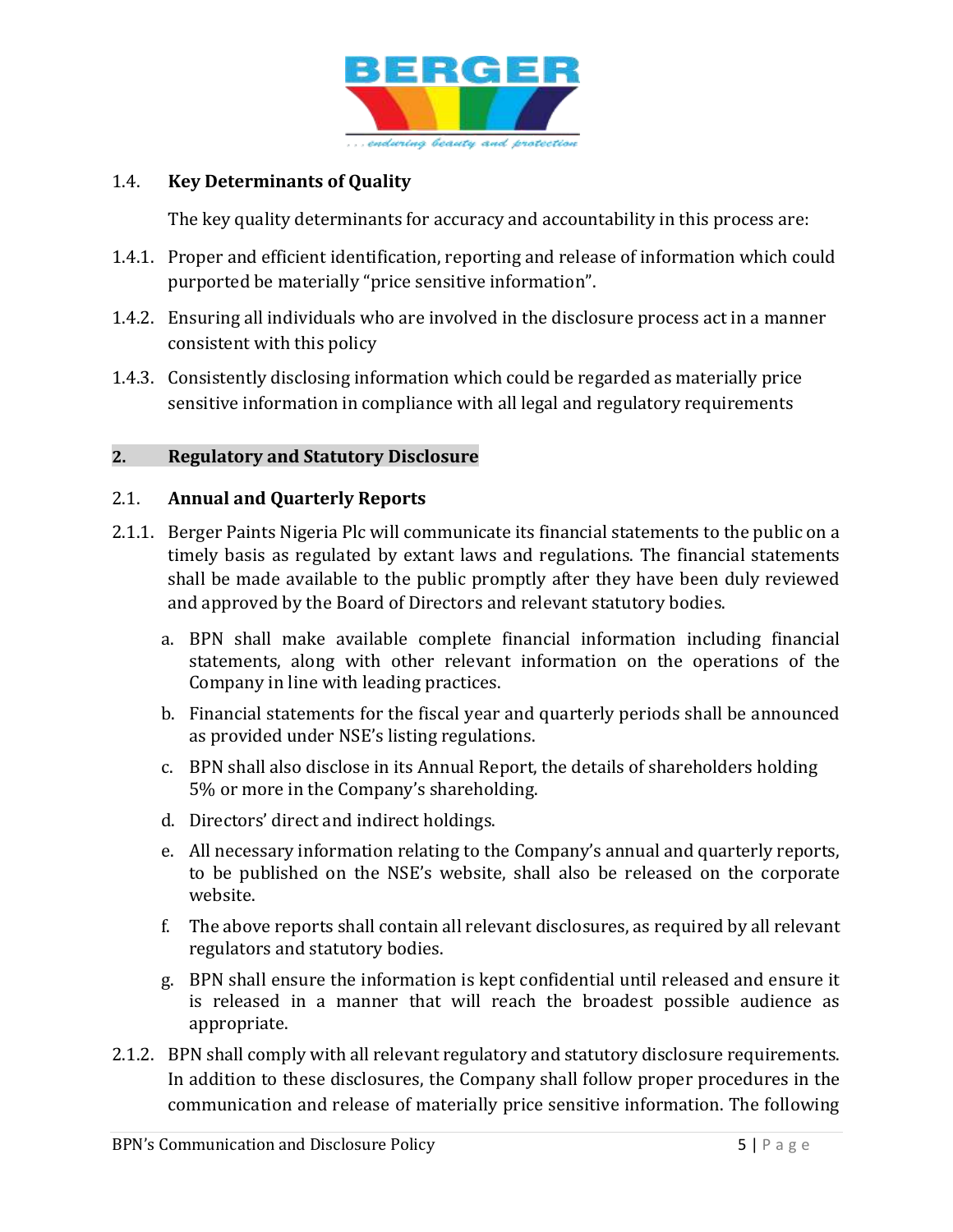

sections of this policy outline the Company's policies on the disclosure of information considered "materially price sensitive information".

# **3. Managing Materially Price Sensitive Information**

#### 3.1. **Materially Price Sensitive information**

- 3.1.1. 'Materially Price Sensitive information' is any information relating to the business and affairs of BPN which has not been communicated to the public that may result in, or would reasonably be expected to result in, a significant change in the market price or value of BPN's securities. Specifically, Materially Price Sensitive Information covers all disclosures of materially sensitive information by the Company.
- 3.1.2. Insider information is information that:
	- a. Is precise;
	- b. Has not been made public;
	- c. Relates directly or indirectly to the company; and
	- d. If made public, would have a significant effect on the price of the company's shares.

#### 3.2. **Determining Materially Price Sensitive information**

- 3.2.1. The Company Secretary/Legal Adviser, in consultation with the Head of Finance will monitor developments and issues within the Company that may necessitate disclosure to the public. These matters may include, but are not limited to changes in:
	- a. Securities;
	- b. Management structure;
	- c. Earnings;
	- d. Assets; and
	- e. Businesses.
- 3.2.2. Where there is doubt as to whether certain information should be disclosed, depending on the subject matter, the Company Secretary in consultation with the Head of Finance will discuss the issue with the Managing Director (MD), and the Chairman of the Board of Directors ("Chairman"), and if necessary, seek advice from relevant external stakeholders to ascertain whether such information should be disclosed.
- 3.2.3. The following provides a guide as to the type of information that may require disclosure: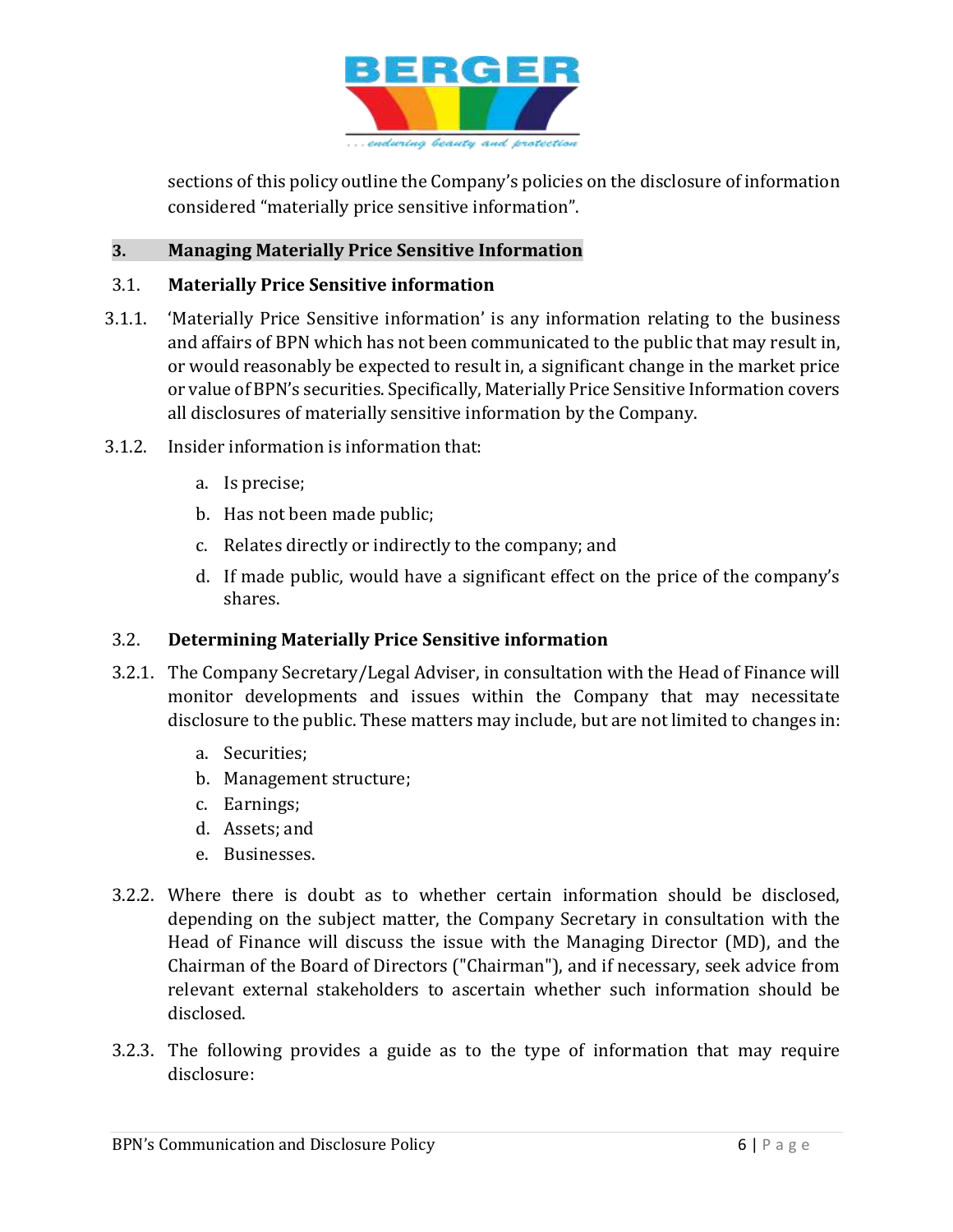

- a. A change in the Company's financial forecasts or expectations. As a guide, a variation in excess of 10% may be considered material.
- b. If the Company has not made a forecast, a similar variation from the previous corresponding period may be considered material;
- c. The death, resignation, dismissal or appointment of any Principal Officer in the Company;
- d. Change in the registered office address, or in the Company's name;
- e. A recommendation or declaration of dividends or a decision if one will not be declared;
- f. Changes in the Board, Management team or the external auditor of the Company;
- g. A material variation in the value of the Company's investment portfolio;
- h. A change in BPN's accounting policy;
- i. An agreement between BPN (or a related party) and a Director (or a related party of the director).
- j. Events regarding BPN's shares, securities, financing or any default on any securities (for example, under or over subscriptions to an issue of securities or a share re-purchase program);
- k. Giving or receiving a notice of intention to make a takeover offer;
- l. A transaction for which the consideration payable or receivable is a significant proportion of the written down value of the Company's consolidated assets (an amount of 5% or more would normally be significant but a smaller amount may qualify in particular cases);
- m. Mergers, acquisitions and divestments, joint ventures or changes in assets;
- n. Significant developments with regards to new projects, ventures and products; major products expected to have significant impact.
- o. Legal proceedings against or allegation of any breach of the law, whether civil or criminal, by BPN;
- p. Industry issues that may have a material impact on the Company's business;
- q. Significant changes in technology or the application of technology which could affect the Company's business;
- r. Natural disasters or accidents that have particular relevance to BPN; and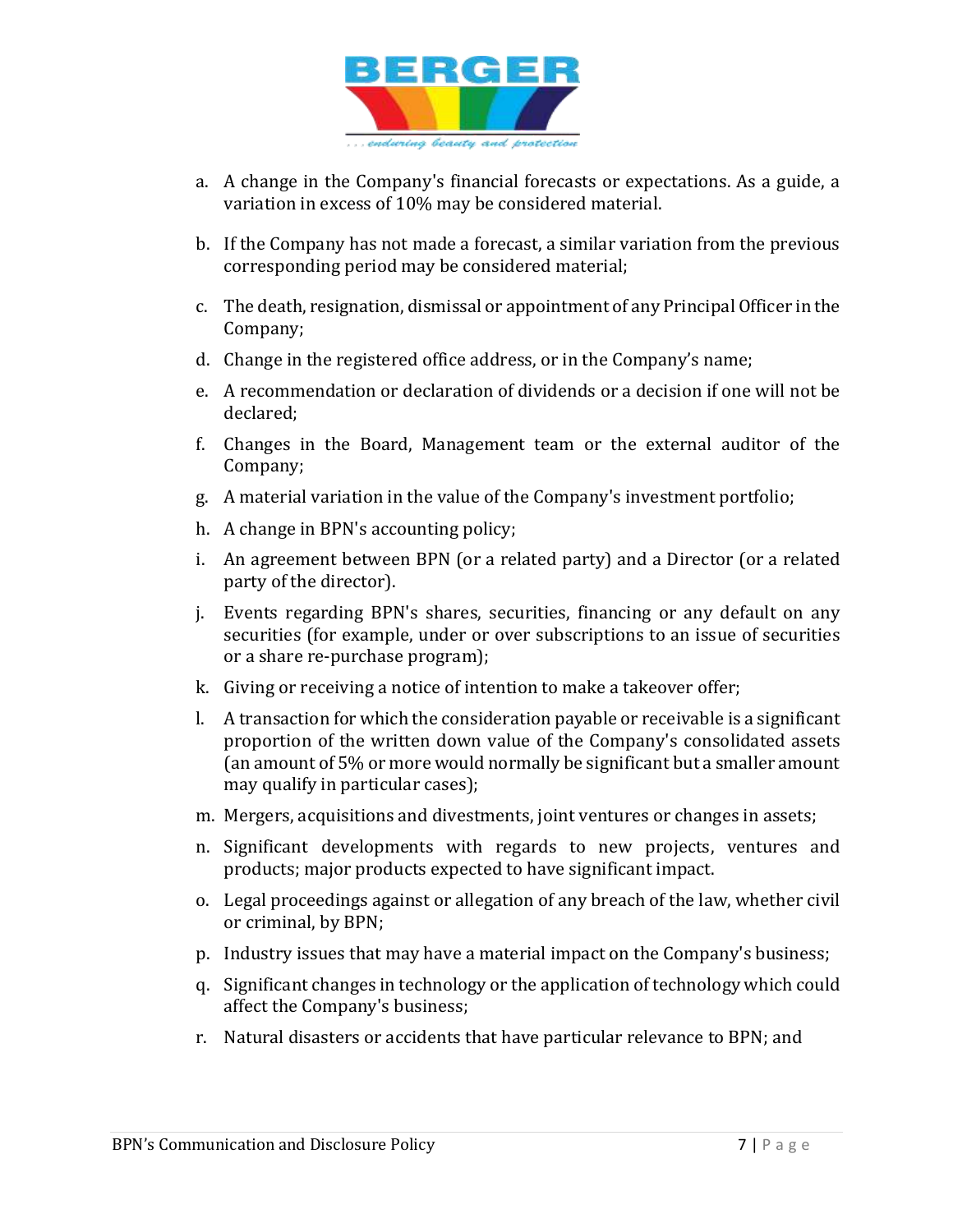

s. Any other information necessary to enable shareholders to appraise the position of the Company and to avoid the establishment of a false market in the shares of the Company.

#### **4. Release and Communication of Materially Price Sensitive Information**

#### 4.1. **Company Announcements Procedures**

- 4.1.1. The management of BPN's external announcements depends largely on an effective system of internal reporting and announcement preparation. The following procedures will apply in relation to all external announcements:
	- **A. Identification and notification of material price sensitive information:** As soon as a director or officer of BPN becomes aware of material price sensitive information which has not been previously released by BPN, he or she should immediately notify the Company Secretary/Legal Adviser.
	- **B. Review of materially price sensitive information:** After receiving any material price sensitive information, the Company Secretary/Legal Adviser will review the information in consultation with the Head of Finance, and/or external advisers (if necessary), to determine whether the information is required to be disclosed.
	- **C. Prepare internal and external announcements:** Where the information is required to be disclosed, the Company Secretary or the Head of Finance as required will prepare draft announcements. Such announcements should be factual, relevant, and expressed in an objective and clear manner.
	- **D. Obtain Approval:** Where the information is of significant nature other the usual regular regulatory disclosures by the Company Secretary/Legal Adviser, the draft Company announcement must be approved by either the Managing Director or the Chairman as appropriate.

#### 4.2. **Disseminating Announcements**

- 4.2.1. The Managing Director, Chief Operating OCompany Secretary/Legal Adviser, Head of Finance, or Head of Marketing and Strategy shall be responsible for the timely communication of materially price sensitive information to relevant internal stakeholders within the Company. Custodians of such sensitive information shall ensure they are closely guarded and not appropriated.
- 4.2.2. Internal communications of materially price sensitive information shall be done to relevant internal stakeholders before communication to the regulator or the general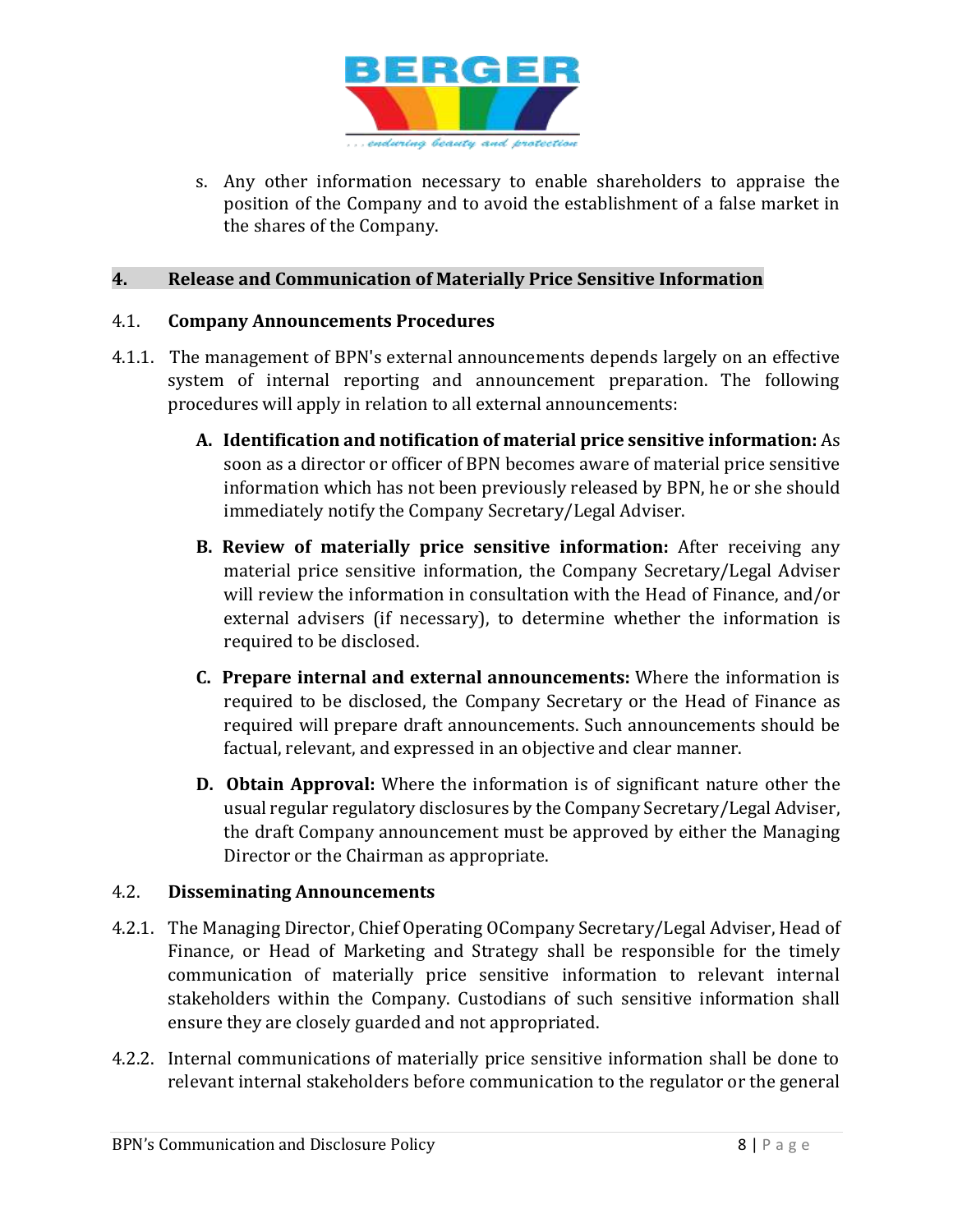

public, except where regulatory requirements stipulate otherwise or where same is not required.

- 4.2.3. The Head of Finance will disseminate the information to:
	- Analysts;
	- Regulators (financial Statements)
	- Credit rating agencies.
- 4.2.4. The Head of Marketing and Strategy (working with Head of Information and Communications Technology) will have the responsibility of uploading information and announcement on the website, other public media, financial journals etc.
- 4.2.5. The Company Secretary/Legal Adviser will have responsibility of disclosing such information to regulators and for uploading on online portals so designated by the regulators.
- 4.2.6. The policy and protocols for the Company's communications apply to such announcements and any other internal and external communication, and shall therefore be the responsibility of the Marketing and Corporate Communications Function depending on the target audience.

#### 4.3. **Corporate Website**

- 4.3.1. The Corporate Website will contain relevant information on BPN such as:
	- a. Company profile
	- b. NSE announcements
	- c. Annual Reports and other interim results
	- d. Speeches and other information provided to the public/corporate events; and annual general meetings information.
- 4.3.2. The Company Secretary/Legal Adviser, Head of Finance and Head of Marketing and Strategy should review the relevant information prior to it being posted on the website. The website will be reviewed regularly to ensure that it is up-to-date, complete and accurate. Announcements shall be classified along the following approval categories: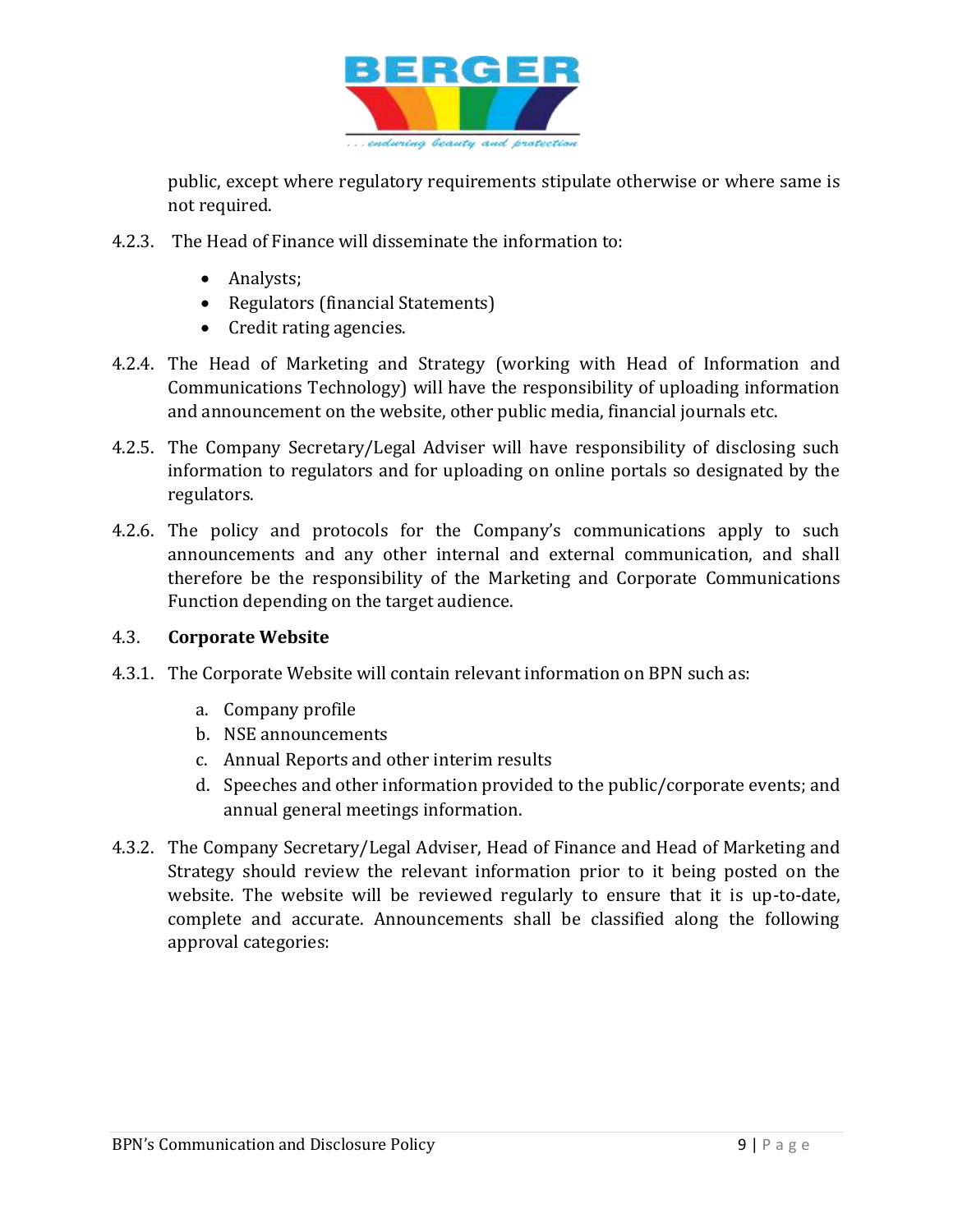

| S/N            | Category                                                                                                                                                                                  | <b>Approval required</b>                                                                                                                                                                                                                                                                                       |
|----------------|-------------------------------------------------------------------------------------------------------------------------------------------------------------------------------------------|----------------------------------------------------------------------------------------------------------------------------------------------------------------------------------------------------------------------------------------------------------------------------------------------------------------|
| 1.             | Ordinary routine<br>announcements e.g.<br>shareholding<br>notifications, closed<br>periods etc.                                                                                           | Announcements in this category will require<br>the approval of the Company Secretary/Legal<br>Adviser.                                                                                                                                                                                                         |
| $\overline{2}$ | <b>Financial Results</b>                                                                                                                                                                  | Announcements of this category will require<br>the approval of the Board before disclosure<br>by the Head of Finance.                                                                                                                                                                                          |
| 2.             | Ordinary but major<br>announcements, e.g.<br>annual results, major<br>acquisitions                                                                                                        | Announcements in this category will require<br>the approval of the MD, or in his absence, the<br>COO, after the sign off of any of the following<br>officials as appropriate:<br>Company Secretary/Legal Adviser<br><b>Head of Finance</b><br>Head of Marketing & Strategy<br>Head of the Relevant Department. |
| 3.             | Major and urgent<br>announcements e.g.<br>commenting on market<br>rumour which may/has<br>affected share price,<br>approach by third party<br>regarding a major<br>corporate transaction. | Announcements in this category will require<br>the approval of the MD, or in his absence, the<br>COO, after the sign off of any of the following<br>officials:<br>Company Secretary/Legal Adviser<br>Head of Finance<br>Head of Marketing &. Strategy<br>Head of the Relevant Department.                      |

# 4.4. **Delaying Disclosure**

- 4.4.1. There are limited circumstances in which it might be appropriate for BPN to delay disclosure for a short time whilst it clarifies the relevant facts. Delaying disclosure is only permitted if BPN is able to ensure the confidentiality of that information.
- 4.4.2. The MD of BPN is responsible for ascertaining whether a short delay is permissible before an announcement is made. A written record of the decision making process must be maintained by BPN's Company Secretary.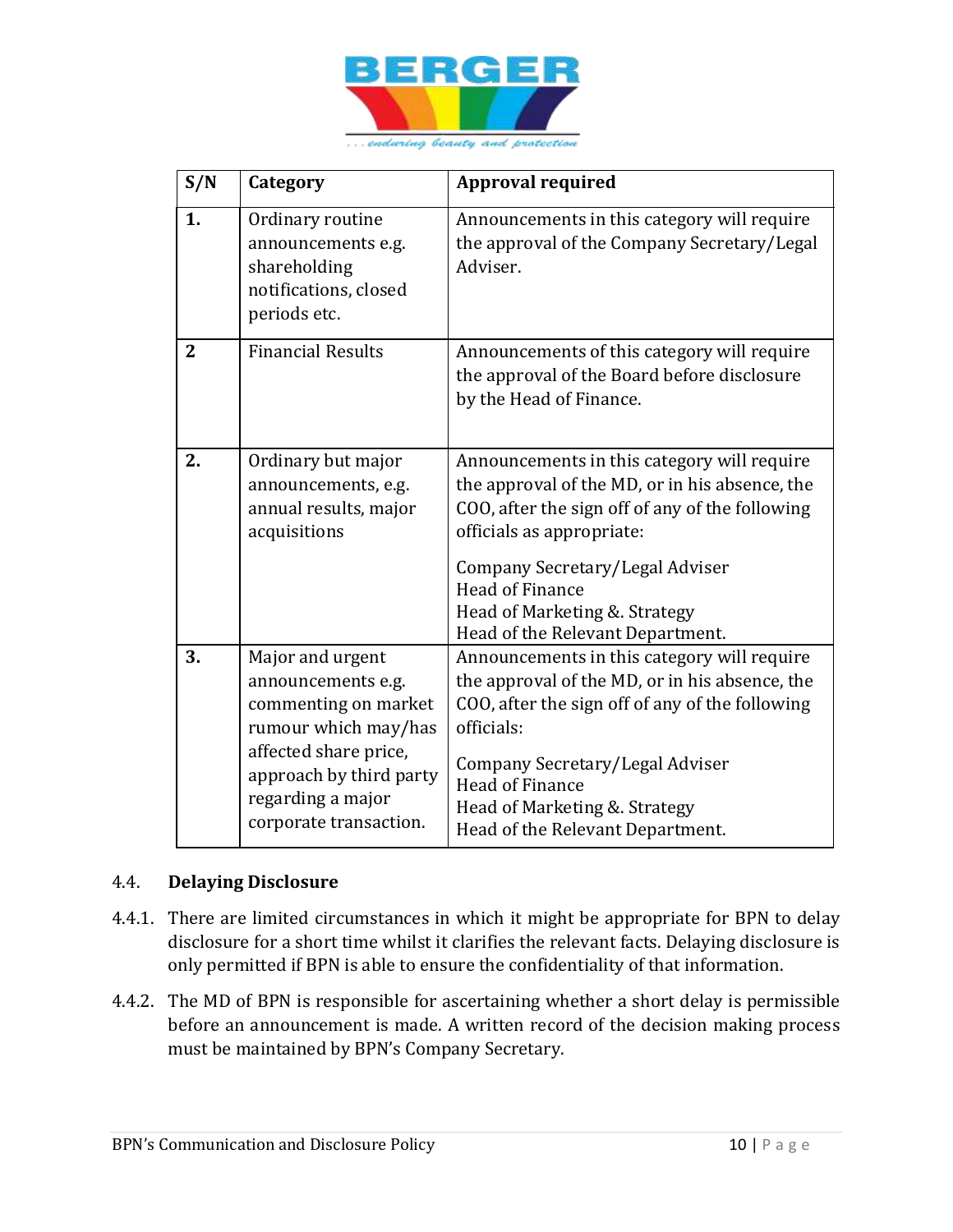

### 4.5. **Selective Disclosure**

- 4.5.1. It may be necessary for certain categories of stakeholders to be informed of certain insider information prior to its public release. Examples of stakeholders may include:
	- Lenders:
	- Advisers:
	- Rating agencies; and
	- Regulators or other Parties with whom it is negotiating.
- 4.5.2 Prior to the release of such insider information to the selected persons the following criteria must be satisfied:
	- a. There must be clear and justifiable reasons as to why the information should be disclosed;
	- b. At least two officers permitted to approve category three announcements must agree in principle to the disclosure of information to this particular party in the circumstances; and
	- c. The recipient's consent to being made an insider should be documented.
- 4.5.3 The Company Secretary/Legal Adviser shall advise, in writing, the recipients of such information that it is confidential and that the recipients should not deal in the securities of the company before the information has been made available to the public.

#### 4.6. **Response to Leakage of Materially Price Sensitive Information**

If any inadvertent disclosure of market sensitive information occurs or is believed to have occurred, whether on a selective basis or otherwise, a designated spokesperson must be contacted immediately so that an interim announcement can be released. The interim announcement shall:

- a. provide as much detail of the subject matter as possible;
- b. set out the reasons why a more comprehensive announcement cannot be made; and
- c. include an undertaking to announce further details without delay as soon as the details are available.

#### 4.7 **Media and Market Speculation**

The Company shall observe a general "no comments" policy in relation to market speculation and rumour, which must be observed at all times. The "no comments" policy implies the use of a pre-agreed holding statement pending an official position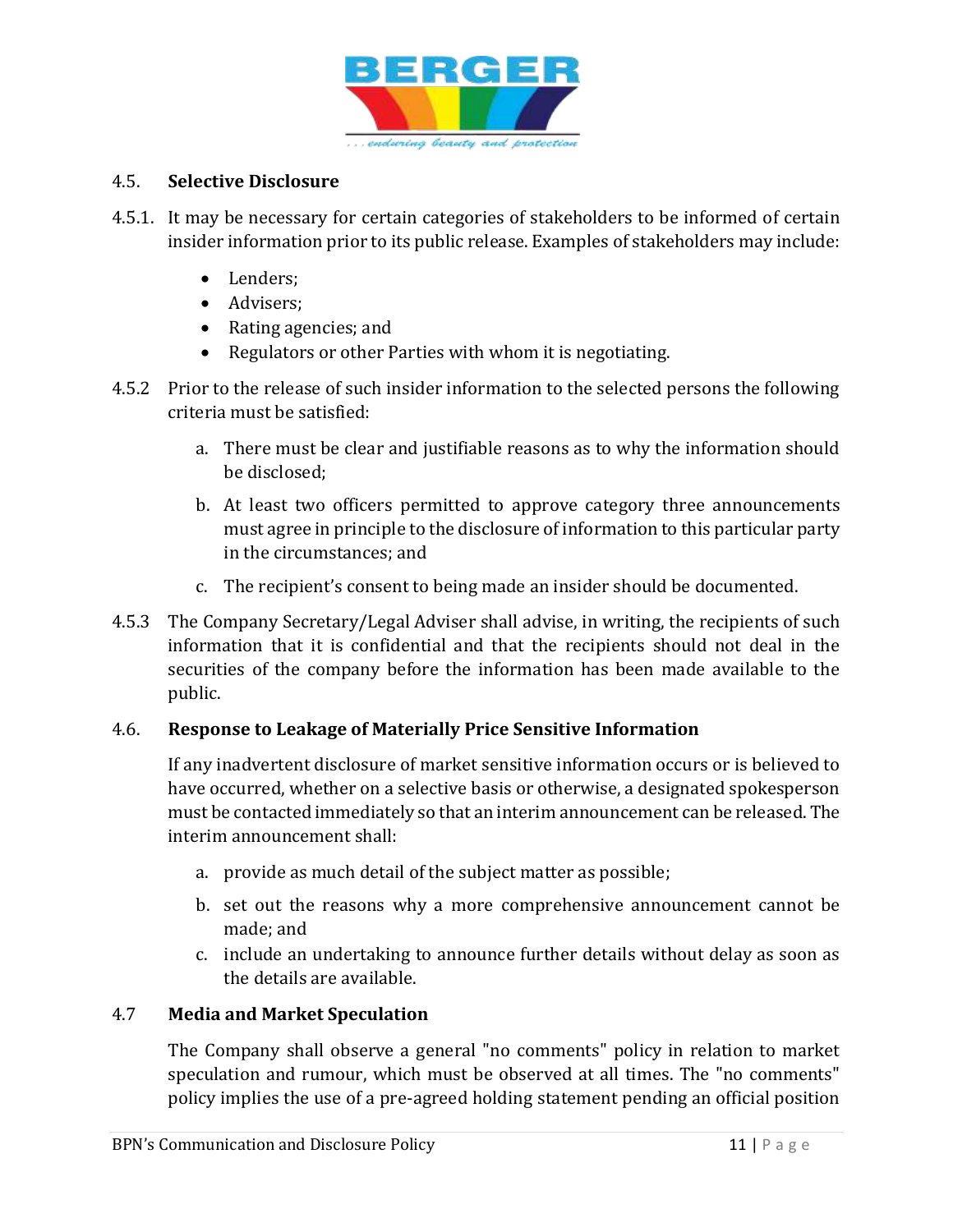

and announcement on the matter. However, BPN may issue an announcement in response to market speculation or rumour where it is necessary to comply with the disclosure obligations, for example, for the purpose of correcting factual errors or responding to a formal request from NSE.

### 4.8. **Corrections to Previously Released Material Information**

Disclosure must be corrected immediately if BPN subsequently learns that earlier disclosure contained a material error at the time it was given and the correction would constitute material information.

#### 4.9 **Forward Looking Information**

- 4.9.1 Forward-looking information means all disclosure regarding possible events, conditions or results of operations that is based on assumptions about future economic conditions, courses of action and future oriented financial information with respect to prospective results of operations, financial position or cash flows presented as either a forecast or a projection.
- 4.9.2 BPN may provide guidance and forward-looking information with respect to revenue, operating income, capital expenditures, and operating expenses, earnings and other operating or financial information as well as significant developments and future plans to enable the investment community better evaluate the Company and its prospects.

#### 4.10 **Retention Period for Disclosure Material**

- 4.10.1 BPN shall maintain records of the disclosed information including disclosure documents, news releases, analysts' reports, transcripts or tape recordings of conference calls and where practicable, other public oral statements, debriefing notes and newspaper articles.
- 4.10.2 The minimum retention period for material corporate information posted on the website, news releases, quarterly and annual reports and other materials filed with regulatory authorities shall be for a minimum period of five years.

#### **5. Advisers and Consultants**

The Company will require consultants and professional advisers engaged by BPN to adhere to this Policy. BPN shall ask such consultants and professional advisers to sign a confidentiality agreement prior to engagement.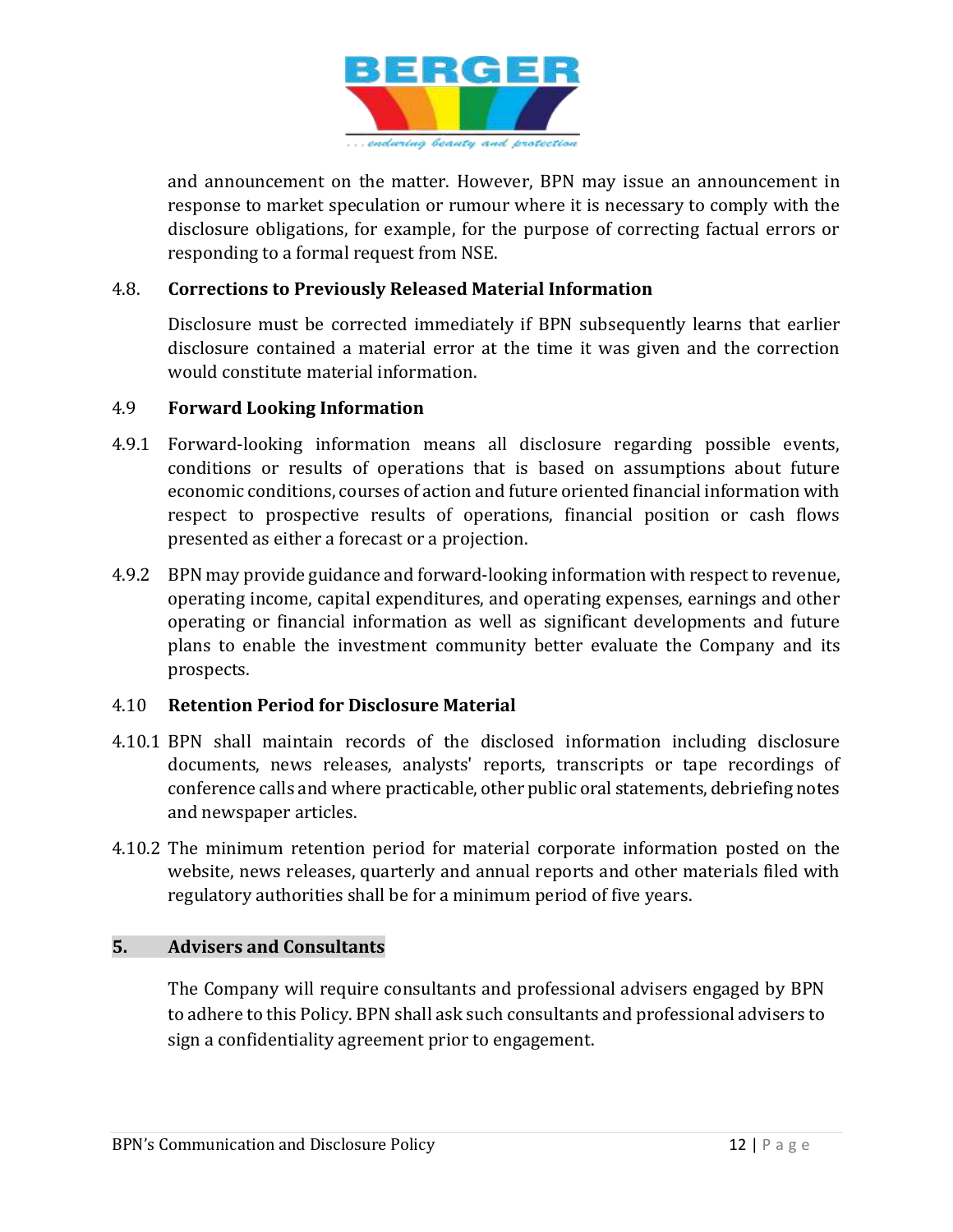

### **6. Quiet Periods, Restrictions and Breaches**

#### 6.1. **Pre-result "Quiet" Periods**

- 6.1.1. To prevent inadvertent disclosure of material price sensitive information, during the periods between the end of its financial reporting periods and the actual results release (about a month for Quarterly results, and 3 to 4 months for Annual results), BPN will not discuss any financial information, broker estimates and forecasts, with institutional investors, individual investors, analysts, or the media unless the materially price sensitive information being discussed has previously been disclosed to the NSE.
- 6.1.2 Directors, officers and other employees of the Company shall observe this "quiet period" commencing at each quarter end and expiring upon the public release of the earnings for the quarter.

#### 6.2. **Trading Restrictions and Blackout Periods**

- 6.2.1. A director, officer or other employee of the Company shall not trade in securities of the Company with knowledge of material information affecting the Company that has not been publicly disclosed. Except in the necessary course of business, it shall also be illegal for any director, officer or other employee of the Company to inform any other person of material non-public information.
- 6.2.2. Questions regarding the application of this Disclosure Policy in any particular circumstance should be directed to the Company Secretary/Legal Adviser.

#### 6.3. **Distribution of Policy**

- 6.3.1 Upon approval of the Board, and whenever changes are made, the Policy will be circulated to all Directors, officers, and employees of BPN and those authorised to speak on the Company's behalf.
- 6.3.2. New employees of the Company will also be provided with a copy of this policy.

#### **7. Roles and Responsibilities**

This Policy will be administered by several key officers within the Company. However, the Company's staff at every level shall work toward ensuring that the Company achieves the objectives of this Policy.

#### 7.1. **Designated Spokesperson**

In order to minimise the risk of selective disclosure and to ensure a clear and consistent message is communicated to the public, BPN shall designate certain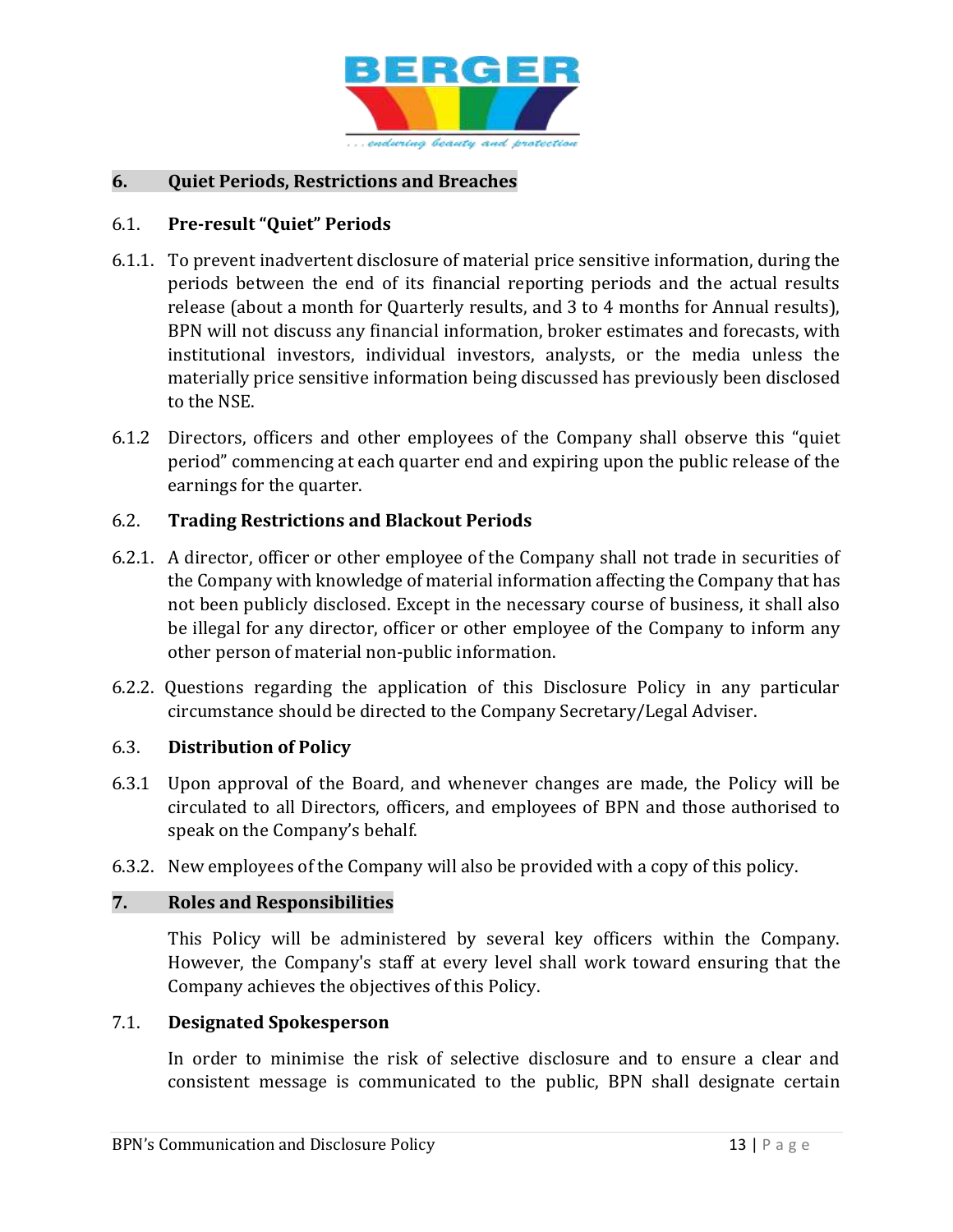

officials to speak on its behalf as appropriate when material information is to be disclosed. The designated officers shall include:

- a. The Managing Director
- b. The Chief Operating Officer
- c. The Company Secretary/Legal Adviser
- d. Head of Finance
- e. Head of Marketing and Strategy
- 7.1.2 When communicating with external parties, a spokesperson:
	- a. Shall ensure all comments relate to information within the public domain and/or are not material, as the disclosure of confidential information;
	- b. May clarify information that BPN has released publicly but must not comment on material price sensitive information that has not previously been released;
	- c. Should limit any comments to his or her area of expertise as much as possible;
	- d. Should provide feedback to the Head of Finance and the Company Secretary/Legal Adviser after the external communication is made, to determine if any confidential information has been disclosed and whether as a consequence any disclosure to SEC/NSE is necessary.

# 7.2. **Roles of Key Officials within BPN**

# 7.2.1. **The Board of Directors**

The Board of Directors shall be responsible for signing off on any subsequent amendments to this Disclosure Policy recommended by the Company Secretary and Head of Finance. The Board of Directors through the Board Audit, Strategy and Risk Management Committee shall review and supervise functions on disclosure controls and procedures.

# 7.2.2. **Managing Director (MD)**

The MD shall approve the disclosure of market sensitive information and exercise judgment on the timing and nature of all relevant disclosure communications in line with this policy.

# 7.2.3. **Chief Operating Officer (COO)**

The COO shall be responsible for all disclosures required of the MD under this policy where the MD is unavailable to make such disclosure or where the COO is designated by the Board or MD to make such disclosure.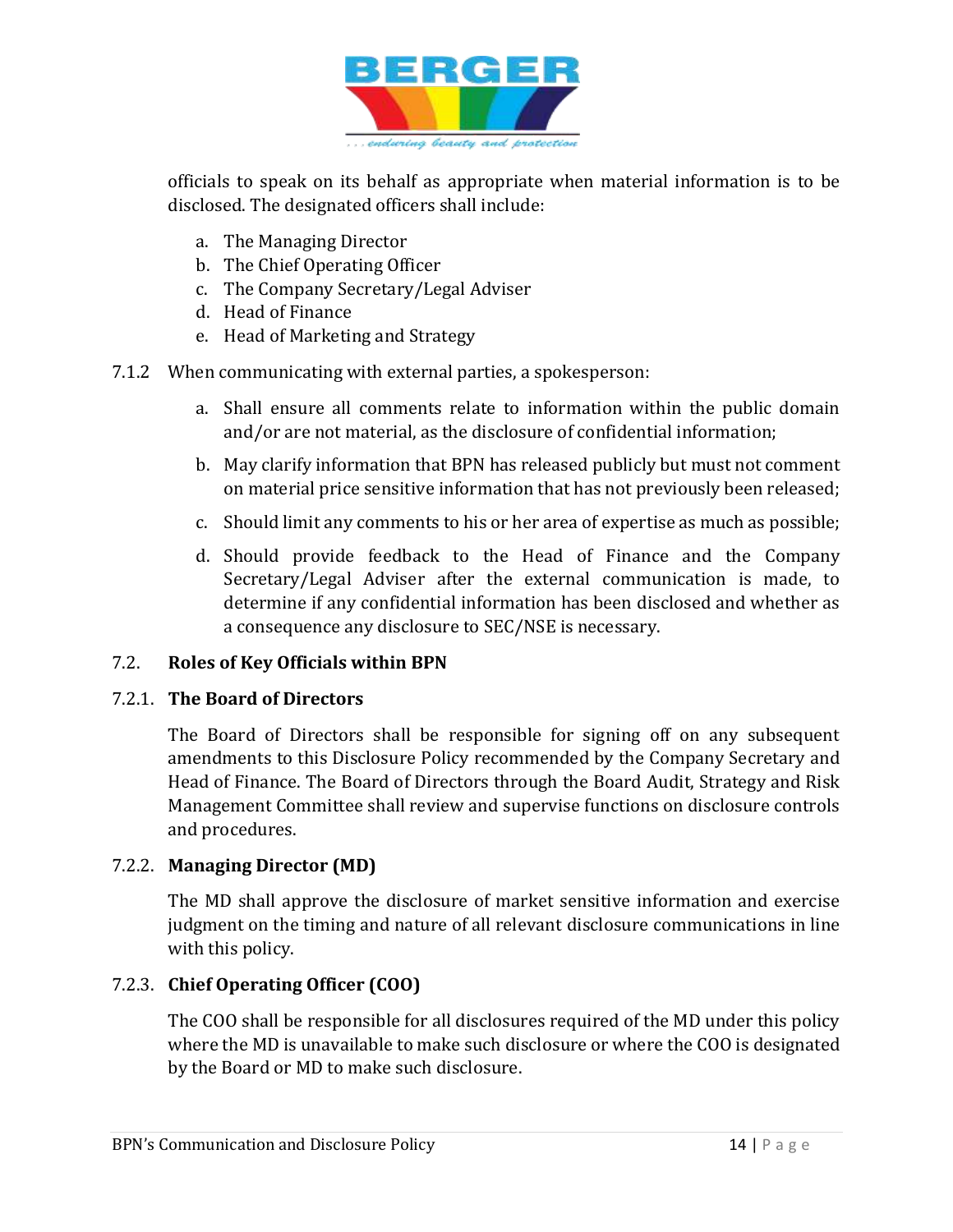

# 7.2.4. **Company Secretary/Legal Adviser (CSLA)**

- a. Central coordinator for implementing this policy;
- b. Ensures that BPN is compliant with its disclosure obligations;
- c. Communicates with stakeholders and regulatory authorities;
- d. Reviews proposed external announcements and reviews materially price sensitive communications to the regulatory bodies, and consults with appropriate members of the Board, officers and/or external advisers as necessary;
- e. Implements reporting processes and determines divisional guidelines (financial or qualitative) for materiality of information;
- f. Reports on disclosure issues regularly to the Board;
- g. Keeps a record of all regulatory and other announcements that BPN has made; and
- h. Monitors the effectiveness of and regularly reviews this Policy for legislative changes or development of best practice, and communicates any amendments to directors, officers and employees.
- i. Attends to all enquiries, act as spokesperson as well as designate subjectmatter experts to speak as may be required;
- j. Reviews and advises on potential impact of released or non-released material information;

#### 7.2.5. **Head of Finance**

- a. The Head of Finance shares responsibility for the approval of the release of quarterly and annual reports of BPN, and mergers and acquisitions where applicable.
- b. Ensures consistency of information released to the market;
- c. Ensures key issues are appropriately addressed in publications;
- d. Attends to inquiries from analysts and institutional investors concerning released information;
- e. Collaborates with relevant stakeholders in preparing draft of external announcements, and consulting with appropriate members of the BPN Board, officers and/or external advisers as necessary;
- f. Ensures Investor engagement activities align with the provision of this policy.

# 7.2.6. **Head of Marketing and Strategy**

- a. Monitors the market's reaction to information as it is released in order to assist Management in making future materiality judgments;
- b. Prepares/ coordinates all communication harmonization sessions;
- c. Manages/coordinates briefing preparation and training for spokespersons;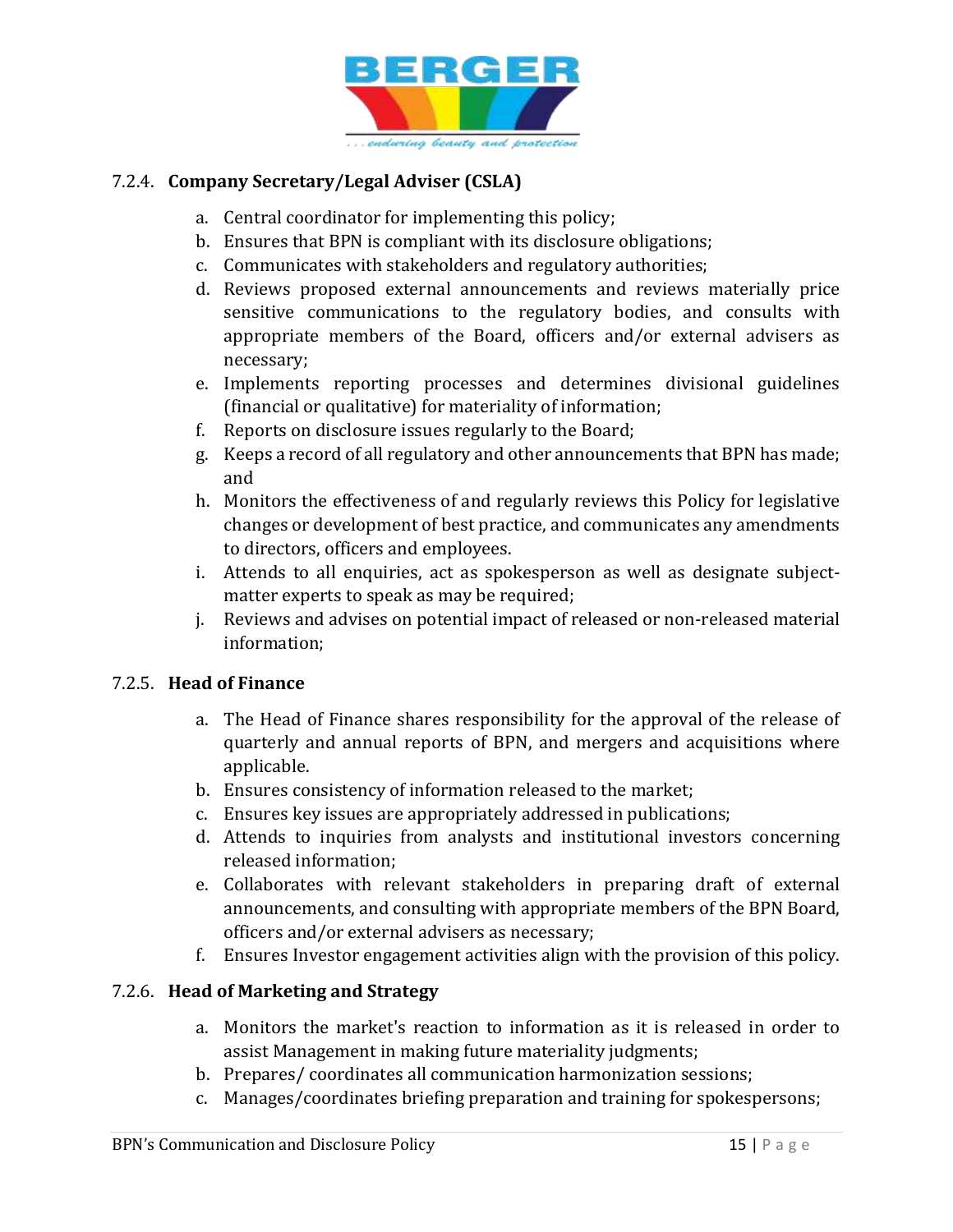

- d. Manages all publications for the Company for message and tone-of- voice consistency;
- e. Acts as point of contact for all media enquiries;
- f. Monitors new developments in the media and align the Company's communication strategies accordingly;
- g. Monitors all reactions and log incidents/issues as part of crisis management;
- h. Updates the Company's Communication policy in line with this document to reflect changes as and when due;
- i. Ensures communication of policy to all Company staff;
- j. Ensures compliance with regulatory guidelines for communication.

#### 7.2.7 **Disclosure Committee**

The mandate of the Disclosure Committee shall be to:

- a. Maintain an awareness and understanding of guidelines and rules governing disclosure.
- b. Develop and implement procedures to regularly review, update and correct corporate disclosure;
- c. Monitor compliance with the disclosure policy, and undertake the review of any violations, including assessment and implementation of appropriate sanctions and also communicating to their principal;
- d. Review the policy at least once in three years or as may be required.
- e. Define the Company's position and response to any rumour, misrepresentation of facts and information leakages

Members of the Disclosure Committee shall include;

- The Company Secretary/Legal Adviser
- The Head of Finance
- Head of Marketing & Strategy
- Other stakeholders/functional Heads as may be required to attend the Committee meetings occasionally especially when matters relating to their Departments are being considered.

The Committee is mandated to have a formal meeting at least once annually and regularly on an operational basis as the need arises.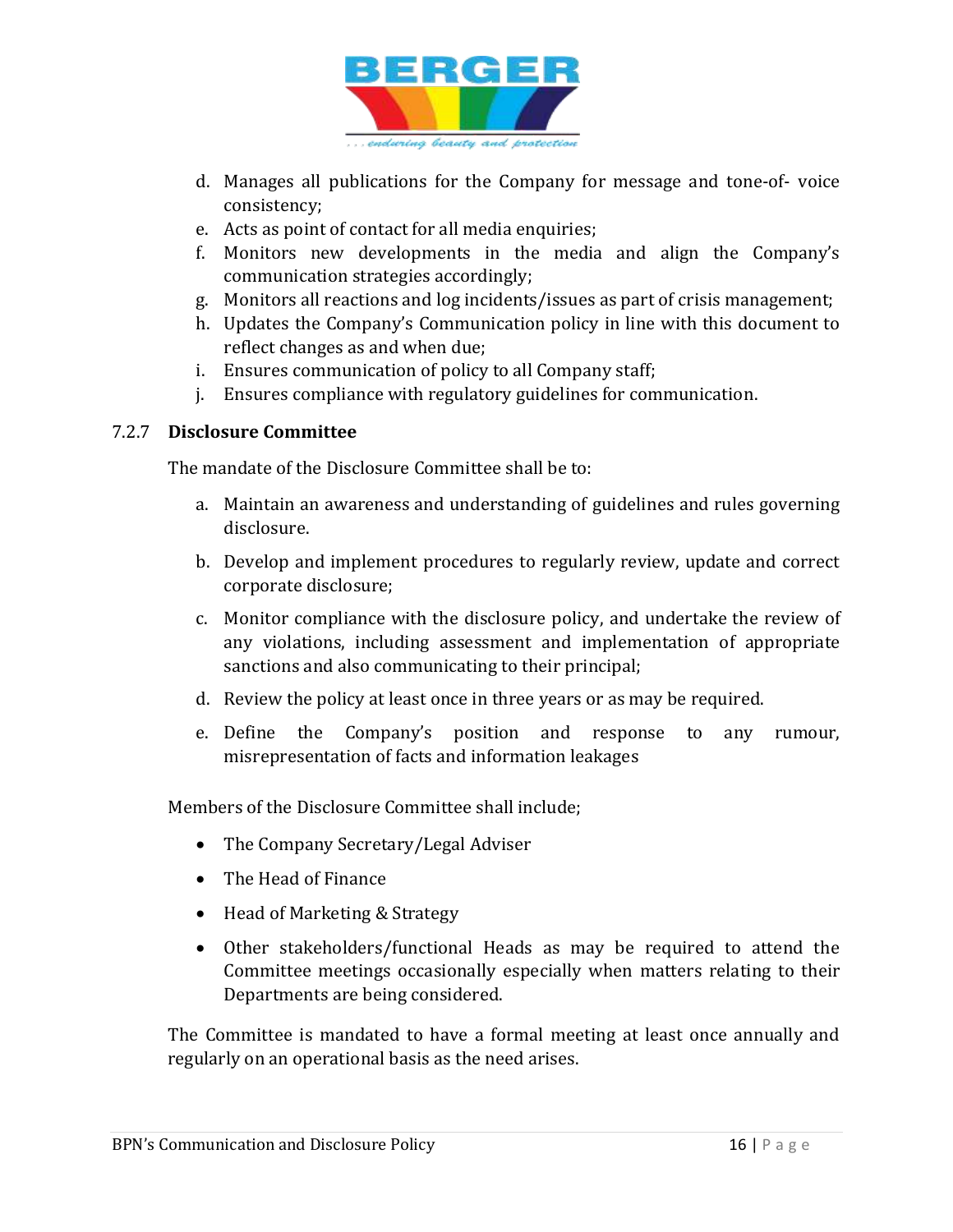

# 7.3. **Insider Lists**

- 7.3.1. The Company shall maintain an Insider List of its employees and other relevant external parties with access to insider information relating directly or indirectly to the company. In particular, the Company shall maintain a list of Directors, other Management staff and a list of other employees with access to insider information; and a list of those involved in specific projects. The list shall also include consultants and third parties with access to insider information.
- 7.3.2. The list shall also state the identity of all personnel with access to inside information, the reason why they have access to inside information.
- 7.3.3. The list must be updated whenever:
	- There is a change in the reason why a person has access to inside information;
	- A new person is added to the list; and
	- Any person on the list no longer has access to inside information.

#### 7.4. **Maintaining Confidentiality**

The individuals on the Insider list are under a duty of confidence not to disclose any insider information without due authorisation. In order to prevent the misuse or inadvertent disclosure of material information, the procedures set forth below should be observed at all times:

- 7.4.1. Confidential matters shall not be discussed in places where the discussion may be overheard;
- 7.4.2. Confidential documents should not be read in public places and should not be discarded where others can retrieve them. Directors, officers, employees and consultants should not leave confidential information in their homes;
- 7.4.3. Transmission of documents by electronic means should be made only where it is reasonable to believe that the transmission can be made and received under secured conditions;
- 7.4.4. Confidential information sent to clients, customers, vendors or other third parties, must be done in a secure manner.
- 7.4.5. When emailing confidential electronic files, those files should be password protected with the password being passed on to the recipient separately.
- 7.4.6. Unnecessary copying of confidential documents should be avoided and documents containing confidential information should be promptly removed from conference rooms and work areas after meetings have been concluded. Extra copies of confidential documents should be shredded or otherwise destroyed securely.